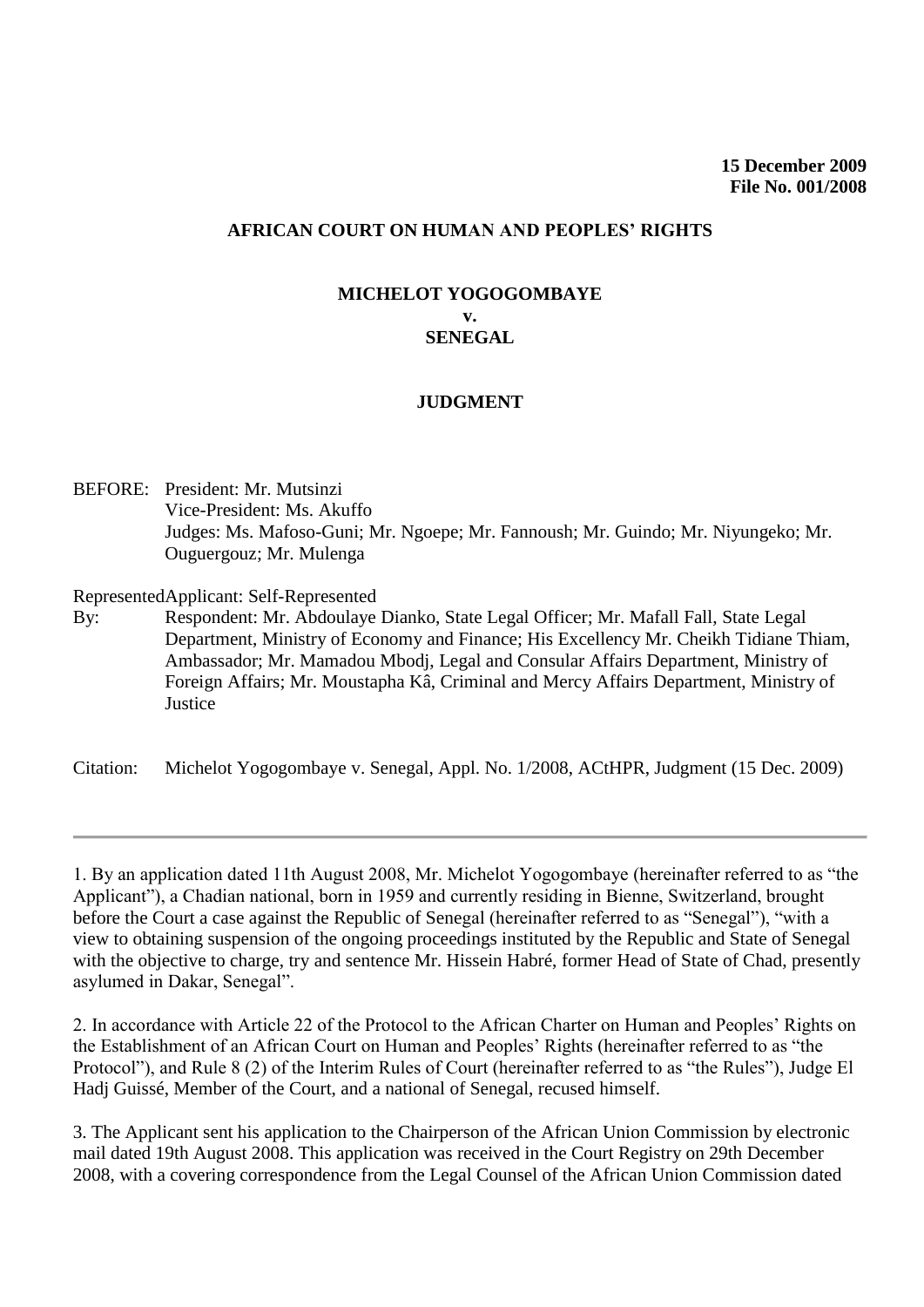21st November 2008.

4. The Registry acknowledged receipt of the application, and notified the Applicant by letter dated 2nd January 2009, that all communications meant for the Court must be addressed directly to it, at its Seat in Arusha, Tanzania.

5. In accordance with Rule 34 (6) of the Rules, the Registry served a copy of the application on Senegal by registered post on 5th January 2009; also in accordance with Rule 35 (4) (a) of the Rules, the Registry invited Senegal to communicate to it, within 30 days, the names and addresses of its representatives.

6. Pursuant to Rule 35 (3) of the Rules, the Registry also informed the Chairperson of the African Union Commission about the application by letter of that same date.

7. The Applicant informed the Registry, by letter dated 30th January 2009 received at the Registry on 5th February 2009, that he would represent himself in the matter that he had brought before the Court.

8. Senegal acknowledged receipt of the application and transmitted to the Court, the names of its representatives mandated to represent it before the Court, by letter of 10th February 2009 received by the Registry on the same day, by fax.

9. By another faxed letter dated 17th February 2009 received in the Registry on the same day, Senegal requested the Court to extend the time limit "to enable it to better prepare a reply to the application".

10. By an order dated 6th March 2009, the Court granted the request of Senegal and extended, up to 14th April 2009, the period within which to submit its reply to the application.

11. A copy of the order was served on the Applicant, and on Senegal, by facsimile transmission dated 7th March 2009.

12. Senegal submitted its statement of defence within the time limit indicated in the aforesaid order, in which it raised preliminary objections regarding the jurisdiction of the Court and admissibility of the application, and also addressed substantive issues.

13. The Registry served on the Applicant, under covering letter of 14th April 2009, a copy of the statement of defence by Senegal.

14. The Applicant having failed to respond to the said statement, the Registry by another letter dated 19th June 2009, notified the Applicant that if he failed to respond within 30 days, the Court would assume that he did not want to present any submission in reply to the statement of defence, in accordance with Rule 52 (5) of the Rules.

15. On 29th July 2009, the Applicant acknowledged receipt of the statement of defence and submitted that: "the afore-mentioned reply did not introduce any new element likely to significantly modify the views I expressed in my initial application. I therefore maintain the said views in their entirety, and resubmit myself to the authority of the Court."

16. In view of the facts, the Court did not deem it necessary to hold a public hearing and, consequently, decided to close the case for deliberation.

17. In his application, the Applicant averred, among other things, that "the Republic and State of Senegal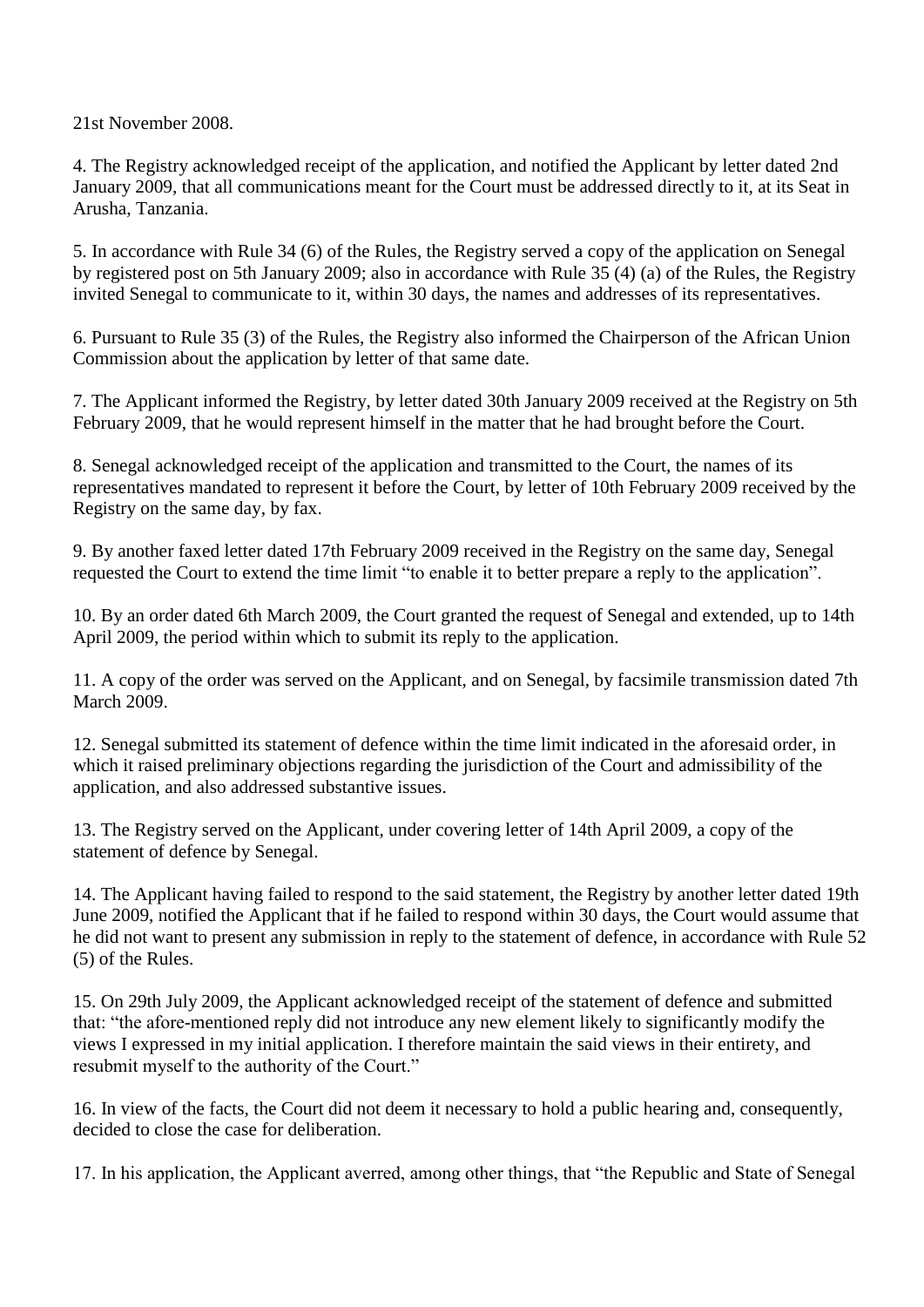and the Republic and State of Chad, members of the African Union, are parties to the Protocol [establishing the African Court on Human and Peoples' Rights] and have, respectively, made the declaration prescribed in Article 34 (6) accepting the competence of the Court to receive applications submitted by individuals".

18. With regard to the facts, the Applicant submitted that Hissein Habré, former President of Chad, is a political refugee in Senegal since December 1990, and that in 2000, he was suspected of complicity in crimes against humanity, war crimes and acts of torture in the exercise of his duties as Head of State, an allegation based on the complaints by the presumed victims of Chadian origin.

19. The Applicant further averred that, by decision of July 2006, the African Union had mandated Senegal to "consider all aspects and implications of the Hissein Habré case and take all appropriate steps to find a solution; or that failing, come up with an African option to the problem posed by the criminal prosecution of the former Head of State of Chad, Mr. Hissein Habré…"

20. He also submitted that, on 23rd July 2008, the two chambers of the Parliament of Senegal adopted a law amending the Constitution and "authorizing retroactive application of its criminal laws, with a view to trying exclusively and solely Mr. Hissein Habré".

21. He alleged that by so doing, Senegal violated the "sacrosanct principle of non-retroactivity of criminal law, a principle enshrined not only in the Senegalese Constitution but also in Article 7 (2) of the African Charter on Human and Peoples' Rights" to which Senegal is a party.

22. According to the Applicant, the action of Senegal also portrayed that country's intention "to use in abusive manner, for political and pecuniary ends, the mandate conferred on it by the African Union in July 2006". Further, according to the Applicant, in opting for a judicial solution rather than an African solution inspired by African tradition, such as the use of the "Ubuntu" institution (reconciliation through dialogue, truth and reparations), Senegal sought to use its services as legal agent of the African Union for financial gain.

23. In conclusion, the Applicant prayed the Court to:

1) Rule that the application is admissible;

2) Declare that the application has the effect of suspending the ongoing execution of the July 2006 African Union's mandate to the Republic and State of Senegal, until such time that an African solution is found to the case of the former Chadian Head of State, Hissein Habré, currently a statutory political refugee in Dakar in the Republic and State of Senegal;

3) Rule that the Republic and State of Senegal has violated several clauses of the Preamble and the Articles of the African Charter on Human and Peoples' Rights;

4) Rule that the Republic and State of Senegal has violated the African Charter on Human and Peoples' Rights and, in particular, the 10 September 1969 OAU[AU] Convention Governing the Specific Aspects of Refugee Problems in Africa, which came into force on 26 June 1974;

5) Rule that the case is politically motivated and that the Republic and State of Senegal violated the principle of universal jurisdiction in the ongoing proceedings instituted with a view to indicting and trying Mr. Hissein Habré;

6) Rule that, in the said procedure instituted with a view to indicting and trying Mr. Hissein Habré, there is political motivation, pecuniary motivation and the abuse of the said principle of universal jurisdiction, application of which will become, de facto, lucrative for the respondent (estimated to cost 40 billion CFA Francs). This cannot but create precedents in other African countries in which former Heads of State would possibly take refuge;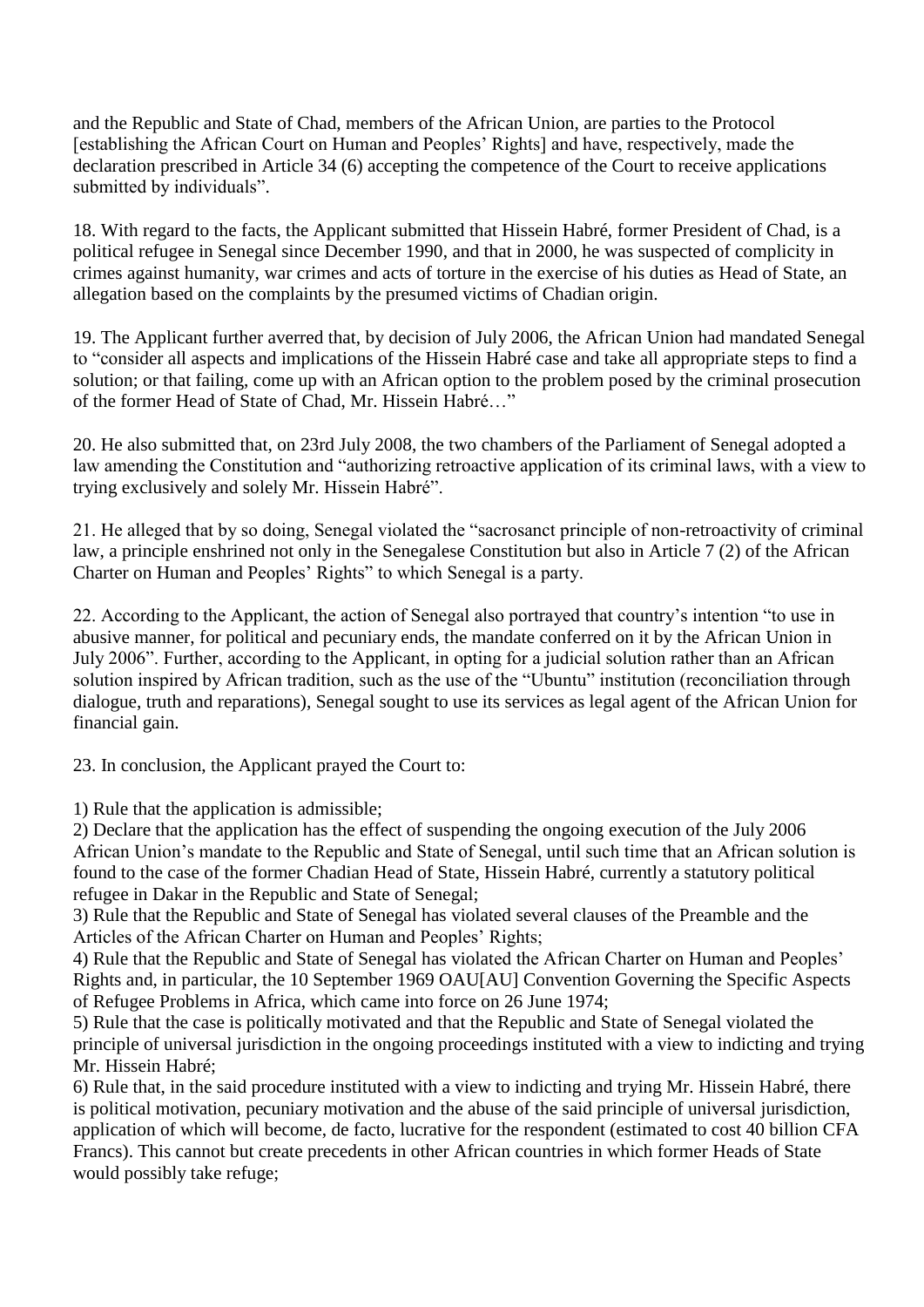7) Rule that the charges brought against Mr. Hissein Habré have been abused and abusively used by the Republic and State of Senegal, the French Republic and State and the humanitarian organization, Human Rights Watch (HRW), particularly in view of the media publicity given to, and the media hype into which they turned, the said allegations;

8) Rule that the said abuse of the principle of universal jurisdiction has destabilizing effect for Africa, that it could impact negatively on the political, economic, social and cultural development of not only the State of Chad but also all other African States, and on the capacity of these States to maintain normal international relations;

9) Suspend the July 2006 African Union mandate to Senegal and hence the current proceedings instituted by the Republic and State of Senegal with a view to indicting and eventually trying Mr. Hissein Habré;

10) Order the Republic and State of Chad and the Republic and State of Senegal to establish a national "Truth, Justice, Reparations and Reconciliation" Commission for Chad, on the South African model derived from the philosophical concept of "Ubuntu" for all the crimes committed in Chad between 1962 and 2008; and in so doing, resolve in African manner the problematic case of the former Chadian Head of State, Hissein Habré;

11) Recommend that other Member States of the African Union assist Chad and Senegal in establishing and putting into operation the said "Truth, Justice, Reparations and Reconciliation" Commission; 12) With regard to costs and expenses, grant the Applicant the benefit of free proceedings."

24. In its statement of defence, Senegal for its part submitted, inter alia, that for the Court to be able to deal with applications brought by individuals, "the respondent State must first have recognized the jurisdiction of the Court to receive such applications in accordance with Article 34 (6) of the Protocol establishing the Court".

25. In this regard, Senegal "strongly asserted that it did not make any such declaration accepting the jurisdiction of the African Court on Human and Peoples' Rights to deal with applications brought by individuals".

26. Alternatively, Senegal averred that the Applicant "was wrong to meddle in a matter that is the exclusive concern of Senegal, Hissein Habré and the victims" as per the obligations arising from the Convention against Torture; and that it does not see any "justification for legitimate interest on the part of the Applicant to bring the case against the Republic of Senegal".

27. In addition, Senegal denied the allegations made by the Applicant in regard to the "purported violation [by it] of the principle of non-retroactivity of criminal law", and the "purported violation of African Union mandate" of July 2006.

28. In conclusion, Senegal prayed the Court to: "On matters of procedure: Rule that Senegal has not made a declaration accepting the jurisdiction of the Court to hear applications submitted by individuals; Rule that the Applicant has no interest to institute the application; Therefore, declare that the application is inadmissible.

On the merits:

Declare and decide that the evidence adduced by Mr. Michelot Yogogombaye is baseless and incompetent; Therefore, strike out the pleas submitted by the Applicant as baseless; Rule that Mr. Michelot Yogogombaye should bear the costs incurred by the State of Senegal in regard to the application".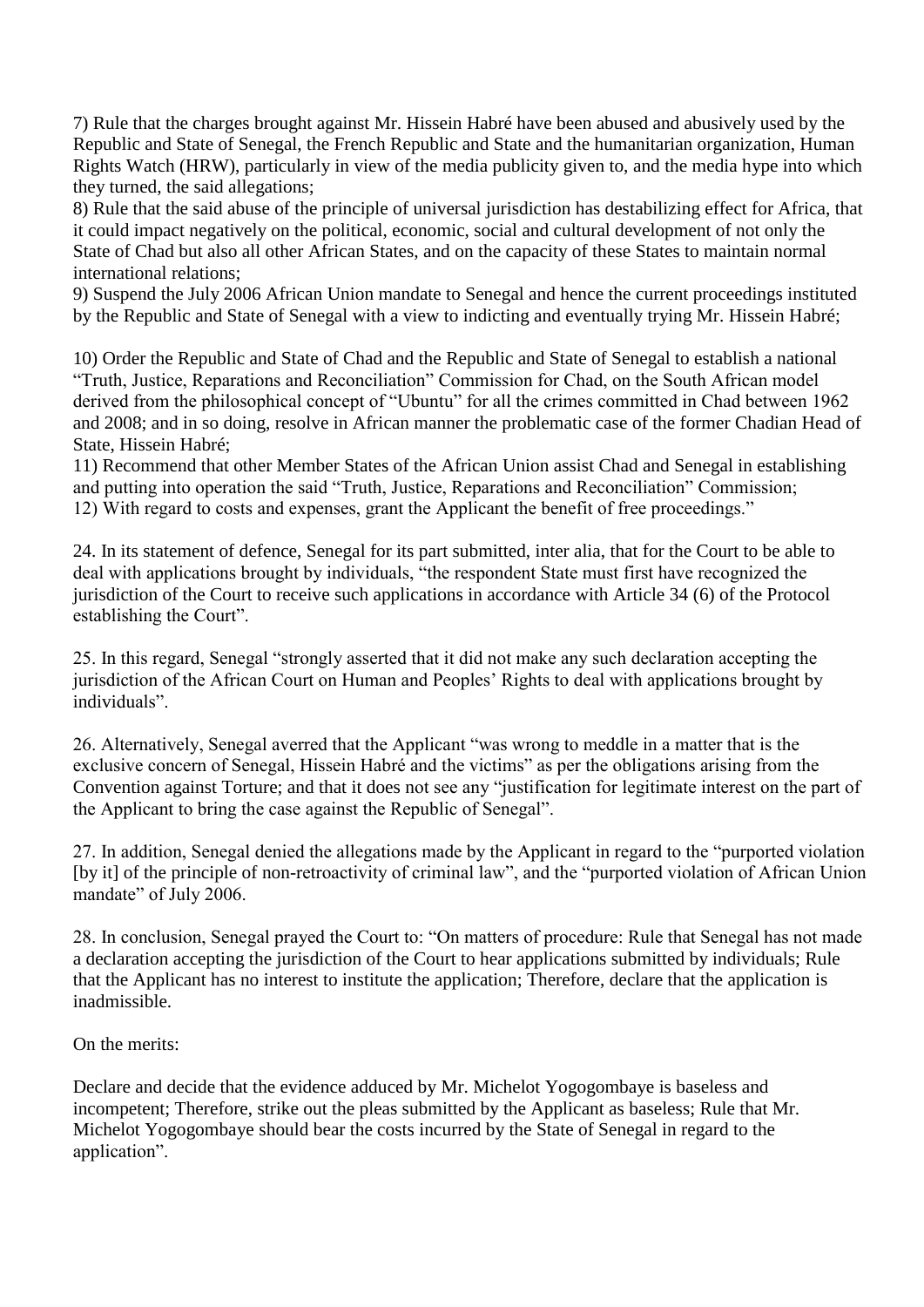29. In accordance with Rules 39 (1) and 52 (7) of the Rules, the Court has at this stage, to first consider the preliminary objections raised by Senegal, starting with the objection to the Court's jurisdiction.

30. Article 3 (2) of the Protocol and Rule 26 (2) of the Rules provide that "in the event of a dispute as to whether the Court has jurisdiction, the Court shall decide".

31. To resolve this issue, it should be noted that, for the Court to hear a case brought directly by an individual against a State Party, there must be compliance with, inter alia, Article 5 (3) and Article 34 (6) of the Protocol.

32. Article 5 (3) provides that: "The Court may entitle relevant Non- Governmental Organizations (NGOs) with observer status before the Commission and individuals to institute cases directly before it, in accordance with Article 34 (6) of this Protocol".

33. For its part, Article 34 (6) of the Protocol provides that: "At the time of ratification of this Protocol or any time thereafter, the State shall make a declaration accepting the competence of the Court to receive cases under Article 5 (3) of this Protocol. The Court shall not receive any petition under Article 5 (3) involving a State Party which has not made such a declaration".

34. The effect of the foregoing two provisions, read together, is that direct access to the Court by an individual is subject to the deposit by the respondent State of a special declaration authorizing such a case to be brought before the Court.

35. As mentioned earlier, the Applicant in his submission averred that "the Republic and State of Senegal and the Republic and State of Chad, both members of the African Union, are Parties to the Protocol and have, respectively, made the declaration as per Article 34 (6) of the Protocol accepting the competence of the Court to receive cases from individuals". For its part, Senegal in its statement of defence "strongly asserted that it did not make any such declaration accepting the jurisdiction of the African Court on Human and Peoples' Rights to hear applications brought by individuals".

36. In order to resolve this issue, the Court requested the Chairperson of the African Union Commission, depository of the Protocol, to forward to it a copy of the list of the States Parties to the Protocol that have made the declaration prescribed by the said Article 34 (6). Under covering letter dated 29 June 2009, the Legal Counsel of the African Union Commission transmitted the list in question, and the Court found that Senegal was not on the list of the countries that have made the said declaration.

37. Consequently, the Court concludes that Senegal has not accepted the jurisdiction of the Court to hear cases instituted directly against the country by individuals or non-governmental organizations. In the circumstances, the Court holds that, pursuant to Article 34 (6) of the Protocol, it does not have jurisdiction to hear the application.

38. The Court notes, in this respect, that although presented by Senegal in its written statement of defence as an objection on the ground of "inadmissibility", its first preliminary objection pertains, in reality, to lack of jurisdiction by the Court.

39. The Court further notes that the second sentence of Article 34 (6) of the Protocol provides that "it shall not receive any petition under Article 5 (3) involving a State Party which has not made such a declaration" (emphasis added). The word "receive" should not however be understood in its literal meaning as referring to "physically receiving" nor in its technical sense as referring to "admissibility". It should instead be interpreted in light of the letter and spirit of Rule 34 (6) in its entirety and, in particular,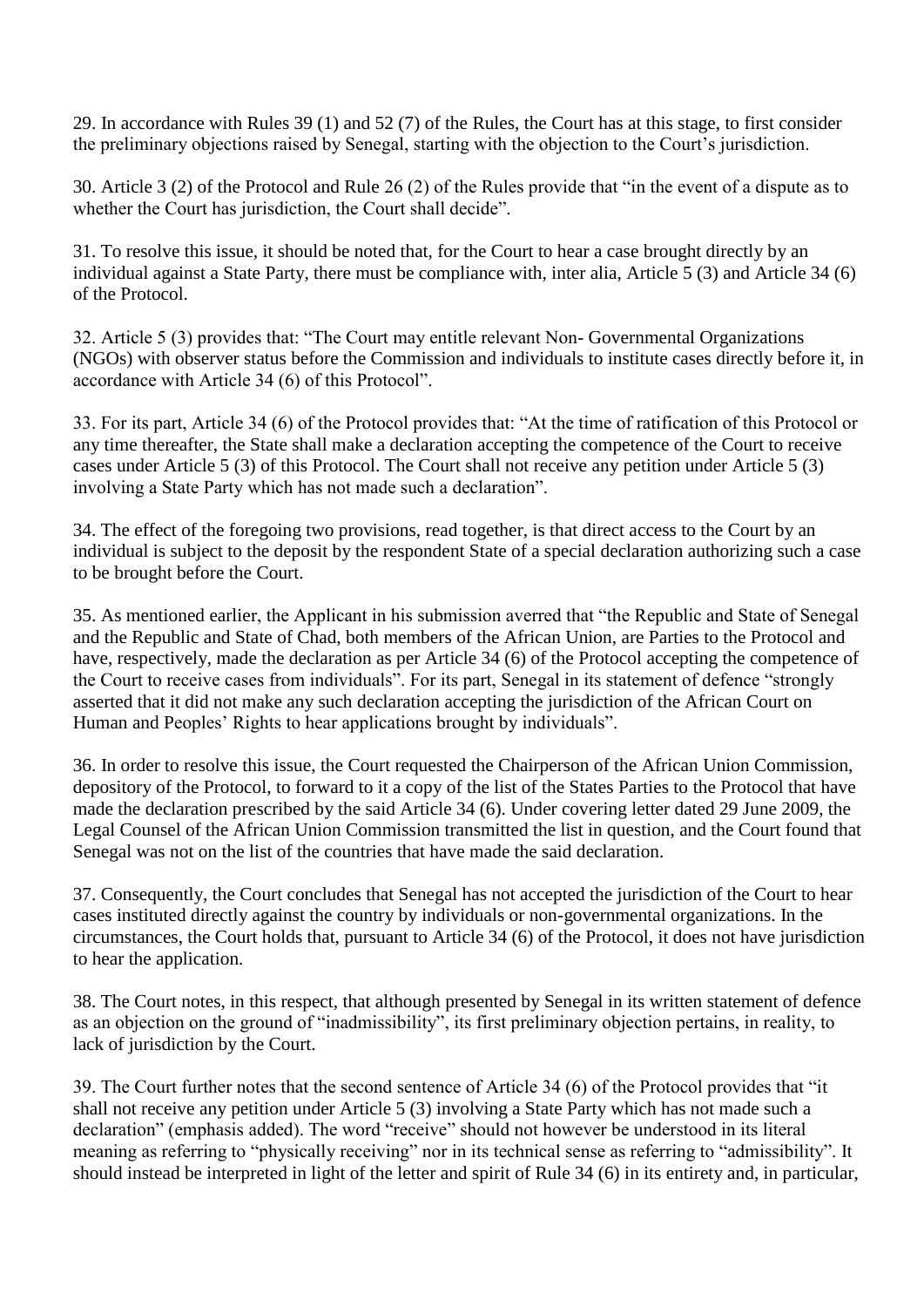in relation to the expression "declaration accepting the competence of the Court to receive applications [emanating from individuals or NGOs]" contained in the first sentence of this provision. It is evident from this reading that the objective of the aforementioned Rule 34 (6) is to prescribe the conditions under which the Court could hear such cases; that is to say, the requirement that a special declaration should be deposited by the concerned State Party, and to set forth the consequences of the absence of such a deposit by the State concerned.

40. Since the Court has concluded that it does not have jurisdiction to hear the case, it does not deem it necessary to examine the question of admissibility.

41. Each of the parties having made submissions regarding costs, the Court will now pronounce on this issue.

42. In his pleadings, the Applicant prayed the Court, "with respect to the costs and expenses of the case", to grant him "the benefit of free proceedings".

43. In its statement of defence, Senegal, on the other hand, prayed the Court to "order Mr. Michelot Yogogombaye to bear the cost incurred by the State of Senegal in this case".

44. The Court notes that Rule 30 of the Rules states that "Unless otherwise decided by the Court, each party shall bear its own costs".

45. Taking into account all the circumstances of this case, the Court is of the view that there is no reason for it to depart from the provisions of Rule 30 of its Rules.

46. In view of the foregoing,

THE COURT, unanimously:

1) Holds that, in terms of Article 34 (6) of the Protocol, it has no jurisdiction to hear the case instituted by Mr. Yogogombaye against Senegal;

2) Orders that each party shall bear its own costs. Done at Arusha, this fifteenth day of December in the year Two Thousand and Nine in French and English, the French text being authentic.

Signed:

Jean MUTSINZI, President Sophia A.B. AKUFFO, Vice-President Justina K. MAFOSO-GUNI, Judge Bernard M. NGOEPE, Judge Hamdi Faraj FANNOUSH, Judge Modibo Tounty GUINDO, Judge Gérard NIYUNGEKO, Judge Fatsah OUGUERGOUZ, Judge Joseph N. MULENGA, Judge and Aboubakar DIAKITE, Registrar

In accordance with Article 28 (7) of the Protocol and Rule 60 (5) of the Rules of Court, the separate opinion of Judge Fatsah OUGUERGOUZ is appended to this Judgment.

SEPARATE OPINION OF JUDGE FATSAH OUGUERGOUZ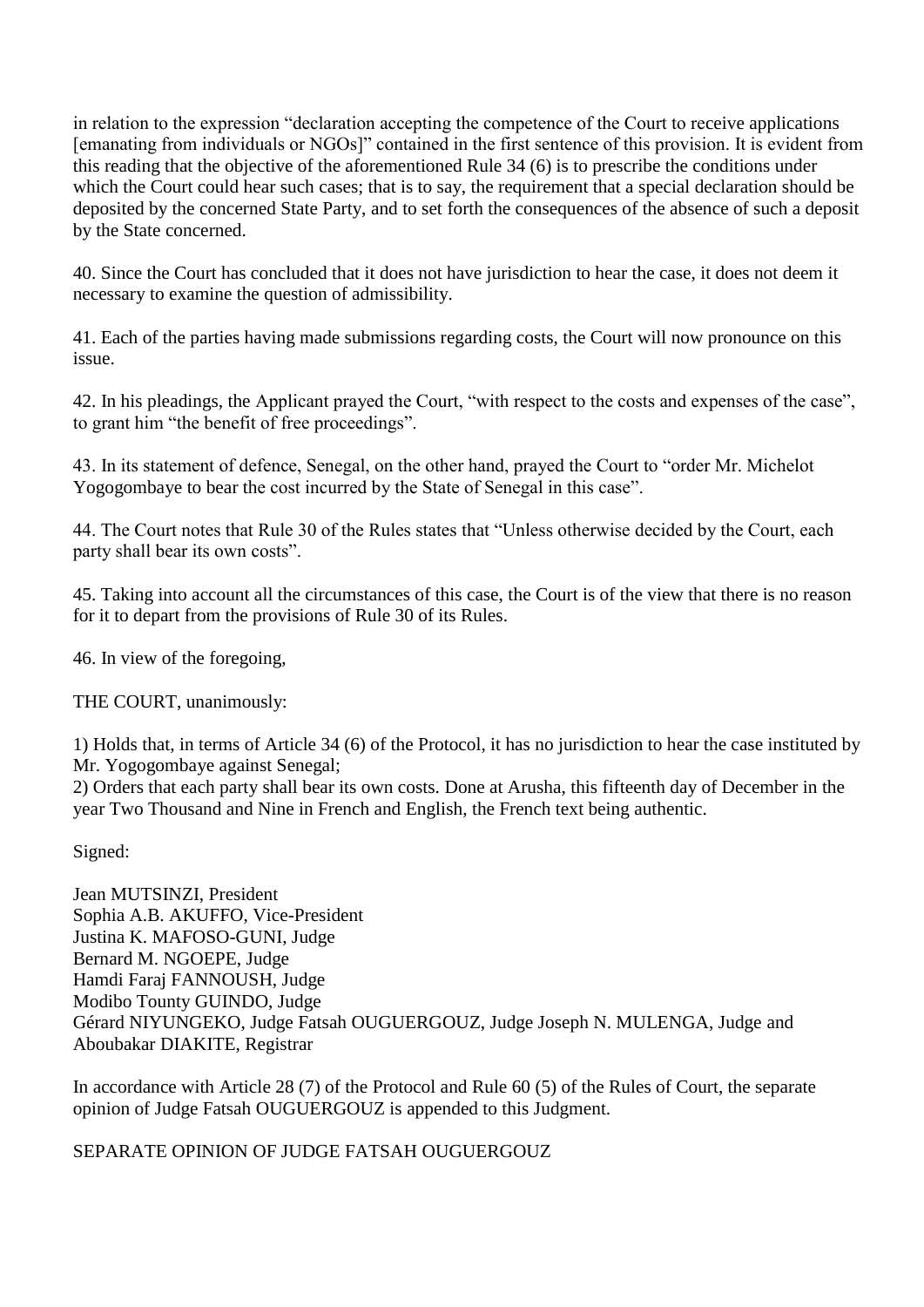1. I am in agreement with the views of my colleagues in regard to the conclusions reached by the Court on the question of its jurisdiction and on that of the costs and expenses of the case, and consequently I have voted in favor of the said conclusions. However, I believe that these two issues deserved to be developed in a more comprehensive manner.

2. The Applicant indeed has the right to know why it has taken nearly one year between the date of receipt of his application at the Registry and the date on which the Court took its decision thereon. Senegal, on the other hand, has the right to know why the Court chose to make a solemn ruling on the application by means of a Judgment, rather than reject it de plano with a simple letter issued by the Registry. The two Parties also have the right to know the reasons for which their prayers in respect of the costs and expenses, respectively, of the case, have been rejected; the Applicant should also know why his prayer in this regard was addressed on the basis of Rule 30 of the Interim Rules of the Court (hereinafter referred to as the "Rules") on Legal Costs, whereas the Court could have equally, if not exclusively, treated this prayer on the basis of Rule 31 on Legal Assistance.

3. However, only the question of the jurisdiction of the Court seems to me to be sufficiently vital, to lead me to append to the Judgment, an exposé of my separate opinion in regard to the manner in which this question should have been treated by the Court.

\*

\* \*

4. In the present case, the question of the jurisdiction of the Court is relatively simple. It is that of the Court's "personal jurisdiction" or "jurisdiction ratione personae" in respect of applications brought by individuals. This is governed by Article 5 (3) of the Protocol to the African Charter on Human and Peoples' Rights on the Establishment of an African Court on Human and Peoples' Rights (hereinafter referred to as "Protocol") and Article 34 (6) of the said Protocol which set forth the modalities by which a State shall accept the said jurisdiction.

5. However, paragraph 31 of the Judgment states, not without ambiguity, that for the Court to hear a case brought directly by an individual against a State Party, there must be compliance with, inter alia, Article 5 (3) and Article 34 (6) of the Protocol.

6. If the only issue referred to here is that of the jurisdiction of the Court, then the expression "inter alia" introduces confusion because it lends itself to the understanding that the said jurisdiction is predicated on one or several other conditions that have not been spelt out. However, in my view, there are no other conditions to the jurisdiction of the Court in the case than that which has been specified in Article 34 (6) of the Protocol, reference to which was made in Article 5 (3).

7. Nevertheless, if the expression "inter alia" also refers to the conditions for admissibility of the application, there would no longer be any logical linkage between paragraph 31 and paragraph 29 of the Judgment in which the Court indicated that it would start by considering the question of its jurisdiction. It would be particularly difficult to understand the meaning of paragraph 39 in which the Court gives its interpretation of the word "receive" as used in Article 34 (6) of the Protocol. In paragraph 39, the Court indeed points out that the word "receive" as applied to the application should not be understood in its literal meaning as referring to "physically receiving" nor in its technical sense as referring to "admissibility"; rather it refers to the "jurisdiction" of the Court to "examine" the application; that is to say, its jurisdiction to hear the case, as it states very clearly in paragraph 37 in fine of the Judgment.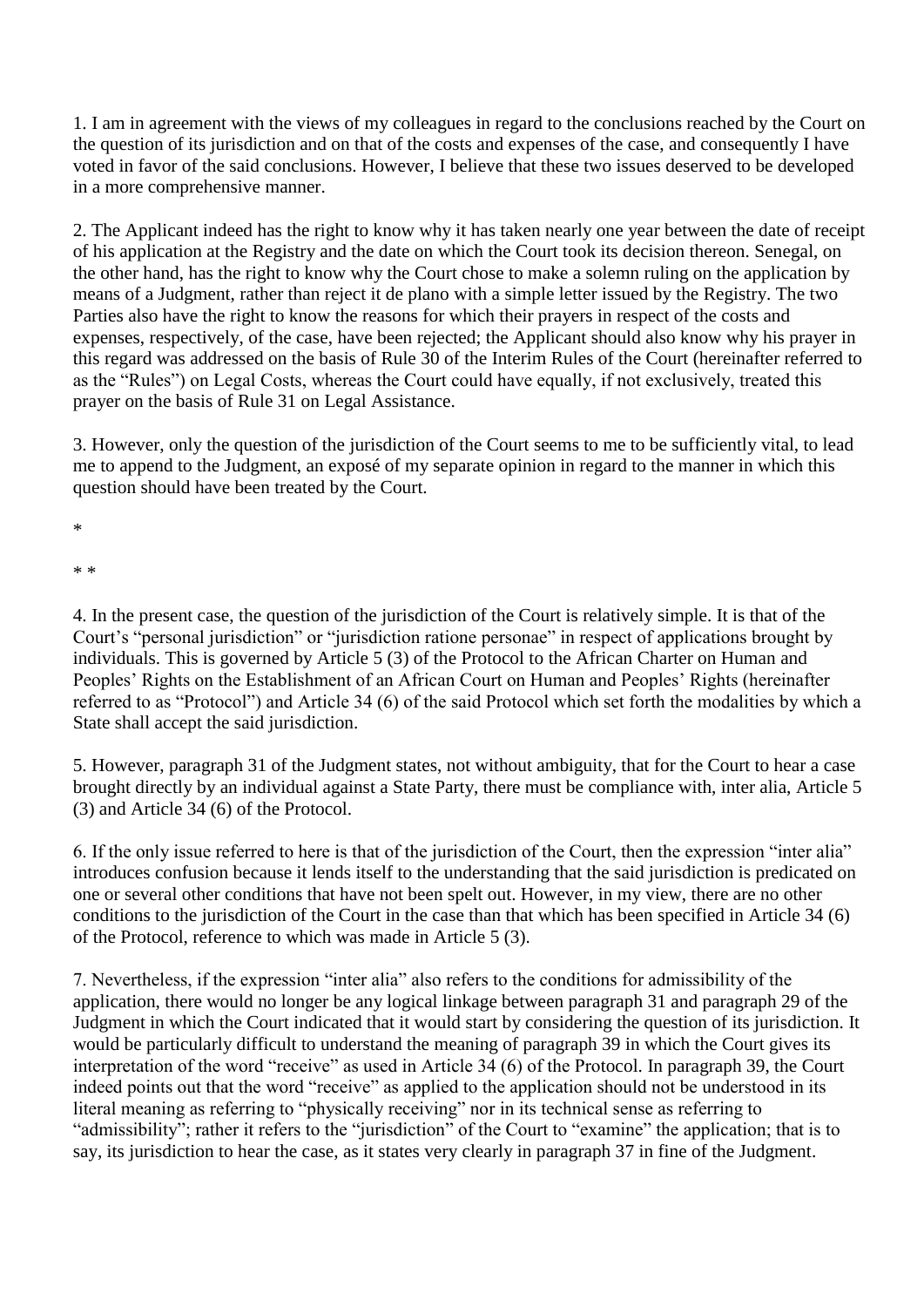8. Read in light of paragraph 39 of the Judgment, paragraph 31 should therefore be interpreted as referring exclusively to the question of the Court's jurisdiction. Since the meaning of the expression "inter alia" is unclear, the Court had better do away with it.

9. Even if the expression is removed therefrom, paragraph 31 of the Judgment, and also paragraph 34 thereof, pose the question of the Court' s jurisdiction in terms that do not faithfully reflect the Court's liberal approach to the treatment of the application.

10. In the foregoing two paragraphs of the Judgment, the question of the Court's jurisdiction is indeed posed by the exclusive reference to Article 5 (3) and Article 34 (6) of the Protocol. However, Article 5 essentially deals with the question of "Access to the Court" as the title clearly indicates. Thus, the question of the personal jurisdiction of the Court in this case cannot but receive the response set forth in paragraph 37 of the Judgment, i.e., that since Senegal has not made the declaration provided for in Article 34 (6) of the Protocol, the Court has no jurisdiction to hear cases instituted directly against this State by individuals. This ruling could have been made expeditiously in terms of the preliminary consideration of the Court's jurisdiction as provided for in Rule 39 of the Rules.

11. Though of fundamental importance to the question of the personal jurisdiction of the Court, Article 5 (3) and Article 34 (6) of the Protocol should be read in their context, i.e. in particular in light of Article 3 of the Protocol entitled "Jurisdiction" of the Court.

12. Indeed, although the two are closely related, the issues of the Court's "jurisdiction" and of "access" to the Court are no less distinct, as paragraph 39 of the Judgment in fact suggests; [FN1] it is precisely this distinction that explains why the Court did not reject de plano the application given the manifest lack of jurisdiction, by means of a simple letter issued by the Registry, and why it took time to rule on the application by means of a very solemn Judgment.

--------------------------------------------------------------------------------------------------------------

[FN1] On this point, see for example, Rosper Weil who notes as follows: "jurisdiction and seizure are not only distinct, conceptually; they are separate in time. Normally, jurisdiction preceeds seizure [...]. In certain cases, however, the sequence may be reversed", [Translation by the Registry] "Competence et saisine: un nouvel aspect du principe de la jurisdiction consensuelle", in Jenzy Makarczyk (Ed.), Theory of International Law at the Threshold of the 21st Century – Essay in Honour of Krzysztof Skubiszewski, Kluwer Law International, The Hague/London/Boston, 1996, p. 839.

--------------------------------------------------------------------------------------------------------------

\*

13. The application was received at the Court Registry on 29 December 2008 and it was placed on the general list as No. 001/2008. The application was served on Senegal on 5 January 2009; and on the same day, the Chairperson of the African Union Commission was informed about the filing of the application and through him the Executive Council and the other Parties to the Protocol.

14. Thus, upon submission, the application was subject to a number of procedural acts including its registration on the general list of the Court [FN2] and its service on Senegal.

--------------------------------------------------------------------------------------------------------------

[FN2] The registration of an application on communication on the general list of a judicial or quasijudicial organ may be defined as an "act of recognition which establishes that such a communication is indeed a seizure and, as of the date of receipt, actualizes the introduction of the case", [Translation by the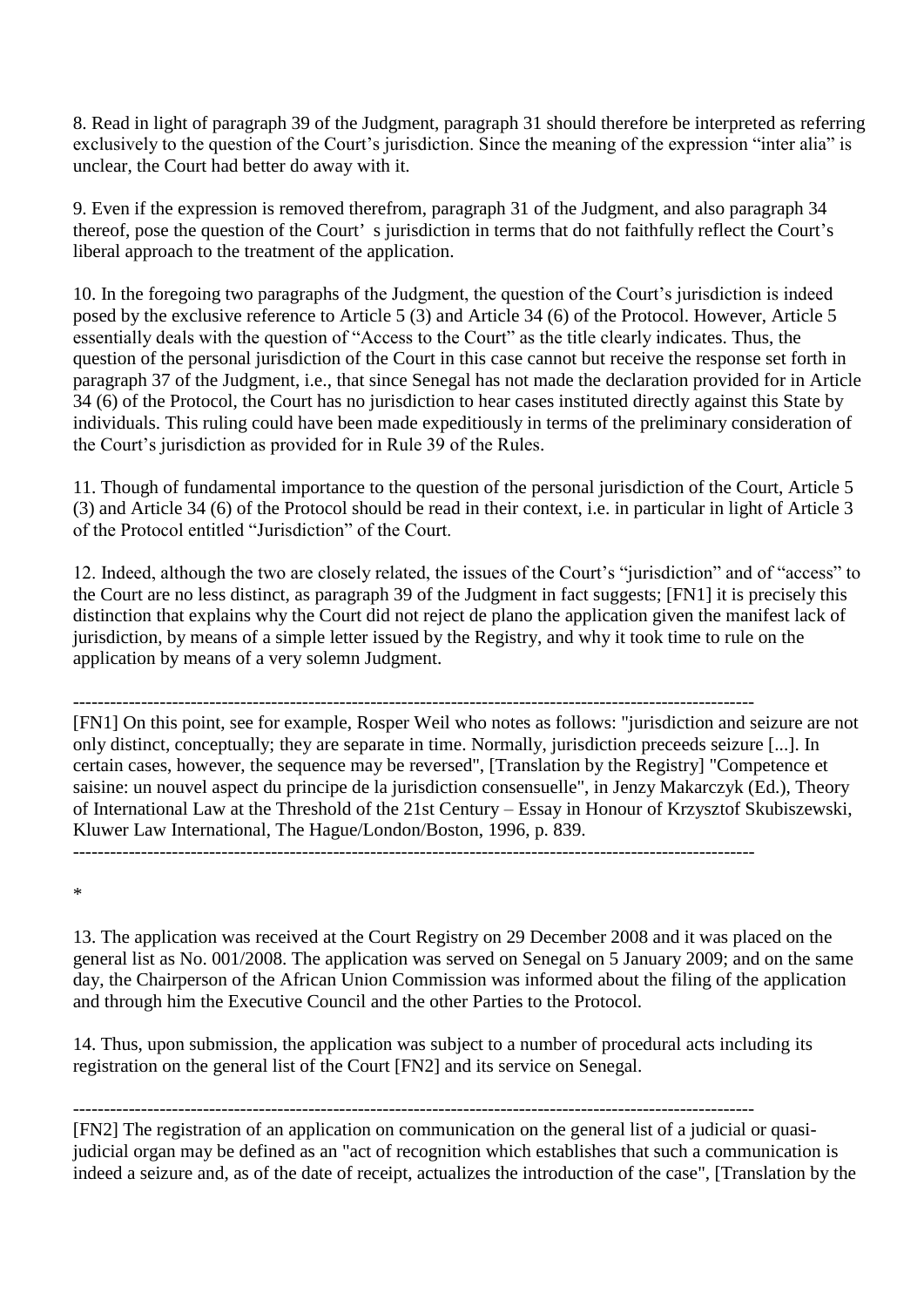Registry] Carlo Santulli, Droit du contentieux international, LGDJ-Montchrestien, Paris, 2005, p. 400.

15. For their part, applications or communications addressed to the African Commission on Human and Peoples' Rights,[FN3] the defunct European Commission of Human Rights,[FN4] the Inter-American Commission of Human Rights, [FN5] the United Nations Human Rights Committee [FN6] or the International Court of Justice, for example, [FN7] undergo a process of vetting prior to being registered or served on the States against which they were instituted.

--------------------------------------------------------------------------------------------------------------

[FN3] Rule 102 of the Rules of Procedure of the African Commission, as adopted on 6 October 1995, is worded as follows: "Pursuant to these Rules of Procedure, the Secretary shall transmit to the Commission the communications submitted to him for consideration by the Commission in accordance with the Charter. 2. No communications concerning a State which is not a party to the Charter shall be received by the Commission or placed in a list under Rule 103 of the present Rules" (emphasis added); see http://www.achpr.org/francais\_/info/rules\_fr.html (site consulted on 9 December 2009). When member States of the African Union had not all become parties to the African Charter, and the Commission received a communication against a State that was not a party to the Charter, the Commission limited itself to writing to the Applicant informing him/her that it has no jurisdiction to deal with the communication. It did not serve the communication on the State concerned, Evelyn A. Ankumah, The African Commission on Human and Peoples' Rights – Practice and Procedures. Martinus Nijhoff Publishers, The Hague/London/Boston, 1996, p. 57.

[FN4] "When an application is filed by simple letter, even where such application is complete, the practice of the Commission is to address an application form to the Applicant. The various points detailed in this form facilitate effective consideration of the admissibility of the application. The Applicant is requested to return this form duly completed and accompanied with the requisite annexes. The answers to some of the points could mention the elements already contained in the application. As a general rule (except in case of emergency), it is only after the receipt of the duty completed form that the application is entered on the Commission's list and given a serial number […]. It is said that the entry on the list transforms a "petition" into an application in terms of Article 25 of the Convention" (emphasis added). Michel Melchior, "La procedure devant la Commission europeenne des droits de l'Homme" Michel Melchior (and others), Introduire un recours a Strasbourg? Een Zaak Aanhangig Maken te Straastsburg? Nemesis Editions, Brussels, 1986, p. 24.

[FN5] The jurisdiction of the Inter-American Commission in regard to communications from individuals now lies as of right in regard to all member States of the Organization of American Stales irrespective of whether or not they are parties to the American Convention on Human Rights, see Rules 27, 49 and 50 of the Rules of Procedure of the Commission as amended in July 2008; Rule 26 of the Rules however provides for an initial procedural stage that can be equated to the stage of consideration of prima facie admissibility of the application. It is described by an author in the following terms: "the Commission receives the petition and registers it. In practice, it is the responsibility of the Executive Secretariat of the Commission to ascertain whether the petition is admissible prima facie. If so, it registers the petition and opens a file [...]. If the correct format has not been followed, [it] may request the petitioner to correct any deficiencies". Ludovic Hennebel. La Convention americaine des droits de l'homme – Mecanismes de protection et etendue des droits et libertes, Bruylant, Bruxelles 2007, p. 163.

[FN6] The UN Secretary General maintains on a permanent basis a register of the communications that he submits to the Committee; however, under no circumstance can he enter in the register a communication made against a State that is not a party to the Optional Protocol to the International Covenant on Civil and Political Rights, see Rules 84 and 85 of the Rules of Procedure of the Human Rights Committee, United Nations Doc. CCPR/C/3/Rev.7, 4 August 2004, see

http://www.unhchr.ch/tbs/doc.nsf(Symbol)/CCPR.C.3.Rev.7.Fr?Opendocument When he receives such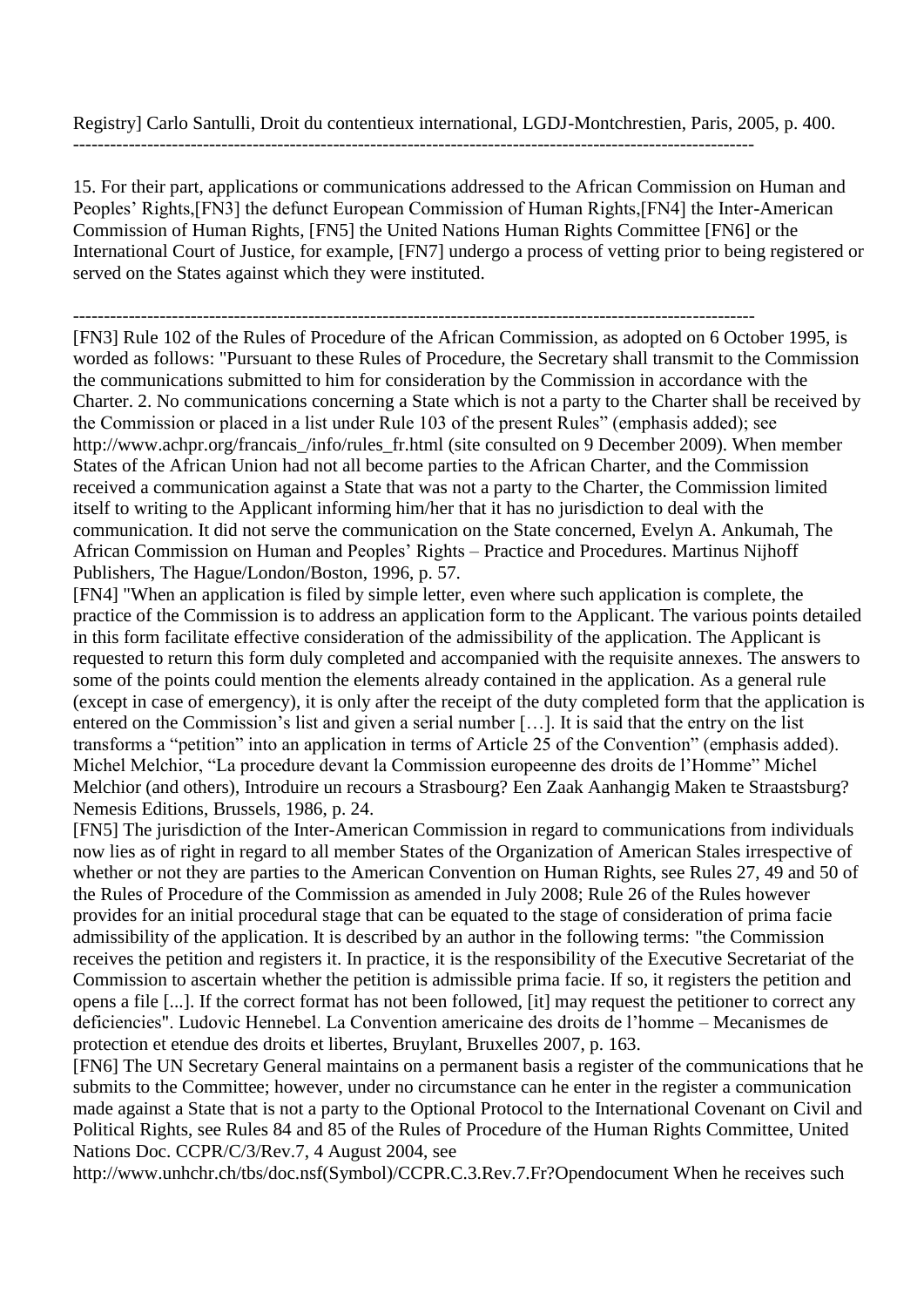communication, the Secretary General limits himself to informing its author that the communication cannot be received owing to the fact that the State against which it was instituted is not a party to the Optional Protocol, Manfred NowaK, U.N. Covenant on Civil and Political Rights – CCPR Commentary, 2nd Revised Edition, N.P. Engel Publisher, Kehl am Rhein, 2005, pp. 824-825.

[FN7] It should be mentioned that the reference to the practice of the European Court of Human Rights and the Inter-American Court of Human Rights is of limited interest in this regard, given that the question of personal jurisdiction is posed in different terms before these two Courts. In the Inter-American Court, individuals having no direct access to the Court, the question of personal jurisdiction indeed arises only in regard to State Parties; in the European Court where individuals have direct access to the Court, it has automatic jurisdiction solely on the ground of the participation of the member States of the Council of Europe in the European Convention on Human Rights.

--------------------------------------------------------------------------------------------------------------

16. In this case, the application did not go through this initial procedural phase of vetting. It was treated in the same way as the applications brought before the International Court of Justice before 01 July 1978, date of entry into force of its new Rules.[FN8] Prior to that date, all cases brought before the Court, including those instituted against States that had not previously accepted the Court's jurisdiction by making the optional declaration accepting the compulsory jurisdiction provided for in Article 36 (2) of the Statute, were indeed placed on the general list and served on the States against which they were instituted, and on the United Nations Secretary General and, through him, on all the other members of the Organization.

-------------------------------------------------------------------------------------------------------------- [FN8] Rule 38, paragraph 5, of the current Rules of Procedure of the International Court of Justice states that: "When the Applicant State proposes to found the jurisdiction of the Court upon a consent yet to be given or manifested by the State against which such application is made, the application shall be transmitted to that State. It shall not however be entered in the General List, nor any action be taken in the proceedings, unless and until the State against which such application is made consents to the Court's jurisdiction for the purpose of the case" (emphasis added).

--------------------------------------------------------------------------------------------------------------

17. As indicated in the foregoing paragraph 13, procedural acts similar to the aforesaid were undertaken in connection with Mr. Yogogombaye's application; this was, inter alia, served on Senegal under covering letter dated 5 January 2009.

18. Senegal acknowledged receipt thereof by letter dated 10 February 2009 in which it also transmitted the names of those to represent it before the Court. At that stage, Senegal could have limited itself to indicating that it had not made the declaration provided for in Article 34 (6) of the Protocol and that, consequently, the Court had no jurisdiction to deal with the application on the grounds of the provisions of Article 5 (3) of the Protocol. However, by notifying the Court of the names of its representatives, it gave room for the suggestion that it did not exclude appearing before the Court and of participating in its proceedings, with doubts as to the object of its participation: to contest the Court's jurisdiction, contest the admissibility of the application or to defend itself on the merits of the case.

19. By second letter dated 17 February 2009, Senegal requested the Court to extend the time limit for submission of its observations to "enable it to better prepare a reply to the application". By so doing, Senegal signaled its intention to comply with the provisions of Rule 37 of the Rules according to which "the State Party against which an application has been filed shall respond thereto within sixty (60) days provided that the Court may, if the need arises, grant an extension of time". Even in this letter, Senegal did not exclude the eventual acceptance of the Court's jurisdiction. Still at this stage, it could have put up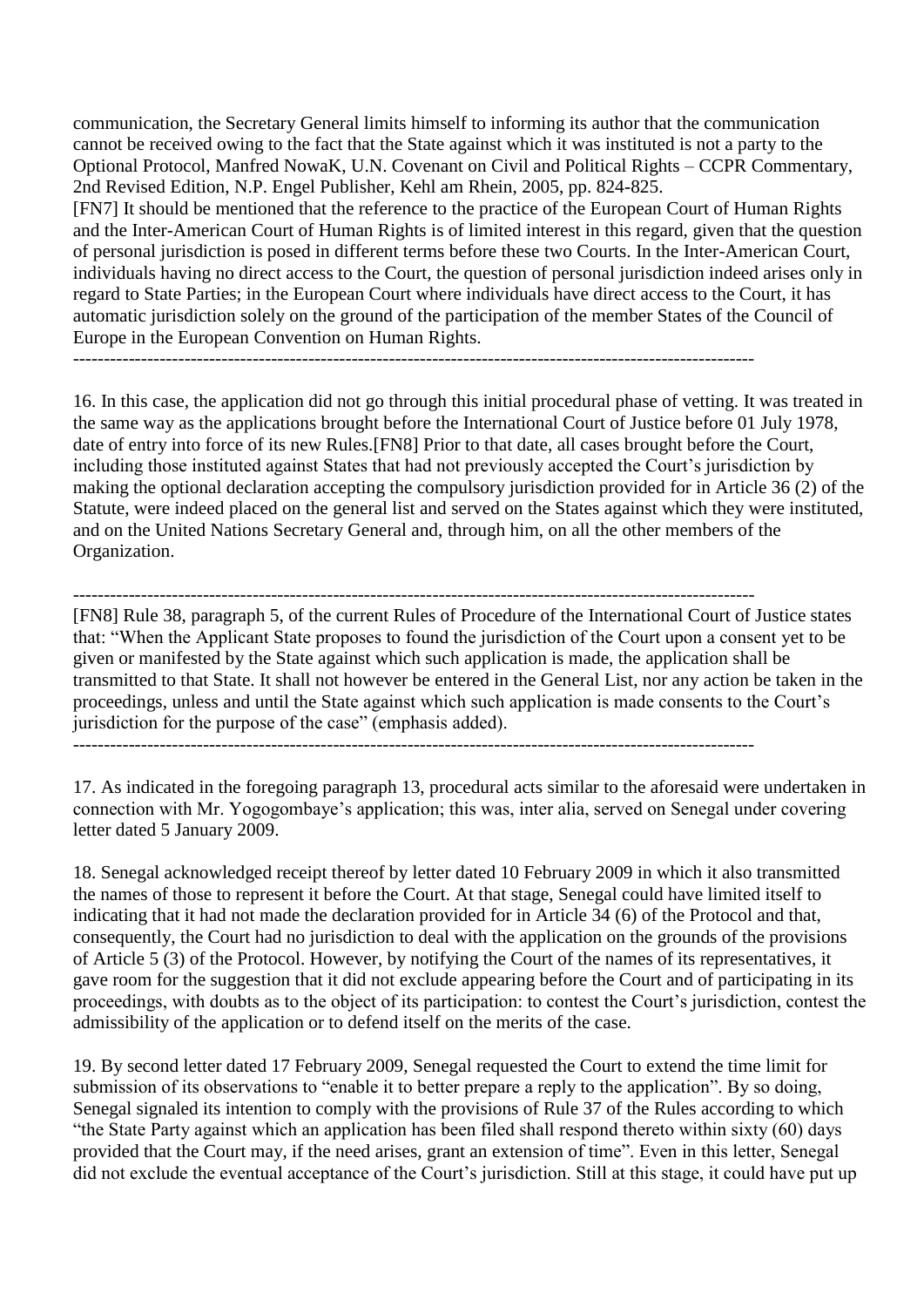the argument that it has not made the declaration provided for in Article 34 (6) of the Protocol and, on that ground, contested the jurisdiction of the Court.

20. Even though it would not have made the aforementioned declaration, Senegal, by its attitude, left open the possibility, however slim, that it might accept the jurisdiction of the Court to deal with the application.

\*

21. The fundamental principle regarding the acceptance of the jurisdiction of an international Court is indeed that of consent, a principle which itself is derived from that of the sovereignty of the State. A State's consent is the condition sine qua non for the jurisdiction of any international Court, [FN9] irrespective of the moment or the way the consent is expressed. [FN10]

--------------------------------------------------------------------------------------------------------------

[FN9] "It is a well established principle of International Law that no State can be compelled to submit its disputes with other States to mediation, arbitration or to any method of peaceful solution without its consent", Permanent Court of International Justice, Statute of Eastern Carelia, Advisory Opinion of 23 July 1923, Series B, p. 27.

[FN10] "Such consent may be given once and for all in the form of a freely accepted obligation: it may however be given in a specific case beyond any pre-existing obligation". Id.

--------------------------------------------------------------------------------------------------------------

22. This principle of jurisdiction by consent is also upheld by the Protocol. Thus, in contentious matters, the Court can exercise jurisdiction only in respect of the States Parties to the Protocol. The scope of the Court's jurisdiction in such cases and the modalities of access thereto are defined in Articles 3 and 5, respectively, of the Protocol.

23. By becoming Parties to the Protocol, member States of the African Union ipso facto accept the jurisdiction of the Court to entertain applications from other States Parties, the African Commission or African Inter-governmental Organizations. The jurisdiction of the Court in respect of applications from individuals or Non-Governmental Organizations against States Parties is not, for its part, automatic; it depends on the optional expression of consent by the States concerned.

24. This is provided for in Article 34(6) of the Protocol which states that: "At the time of ratification of this Protocol or any time thereafter, the State shall make a declaration accepting the competence of the Court to receive cases under Article 5 (3) of this Protocol. The Court shall not receive any petition under Article 5 (3) involving a State Party which has not made such a declaration. As it is drafted, this provision raises two questions:

25. The first is the meaning to give to the word "shall" used in the first sentence which suggests that filing of the declaration by the State Party is an "obligation" for the State Party and not simply "a matter of choice".

26. Understood in this way, Article 34 (6) would make it obligatory for State Parties to make such a declaration after depositing their instruments of ratification (or accession). [FN11] This prescription does not however have any real legal effect because it does not set any time limit. It also does not make much sense when read in light of its context and particularly of Article 5 (3) and the second sentence of 34 (6) which states that "The Court shall not receive any petition under Article 5 (3) involving a State Party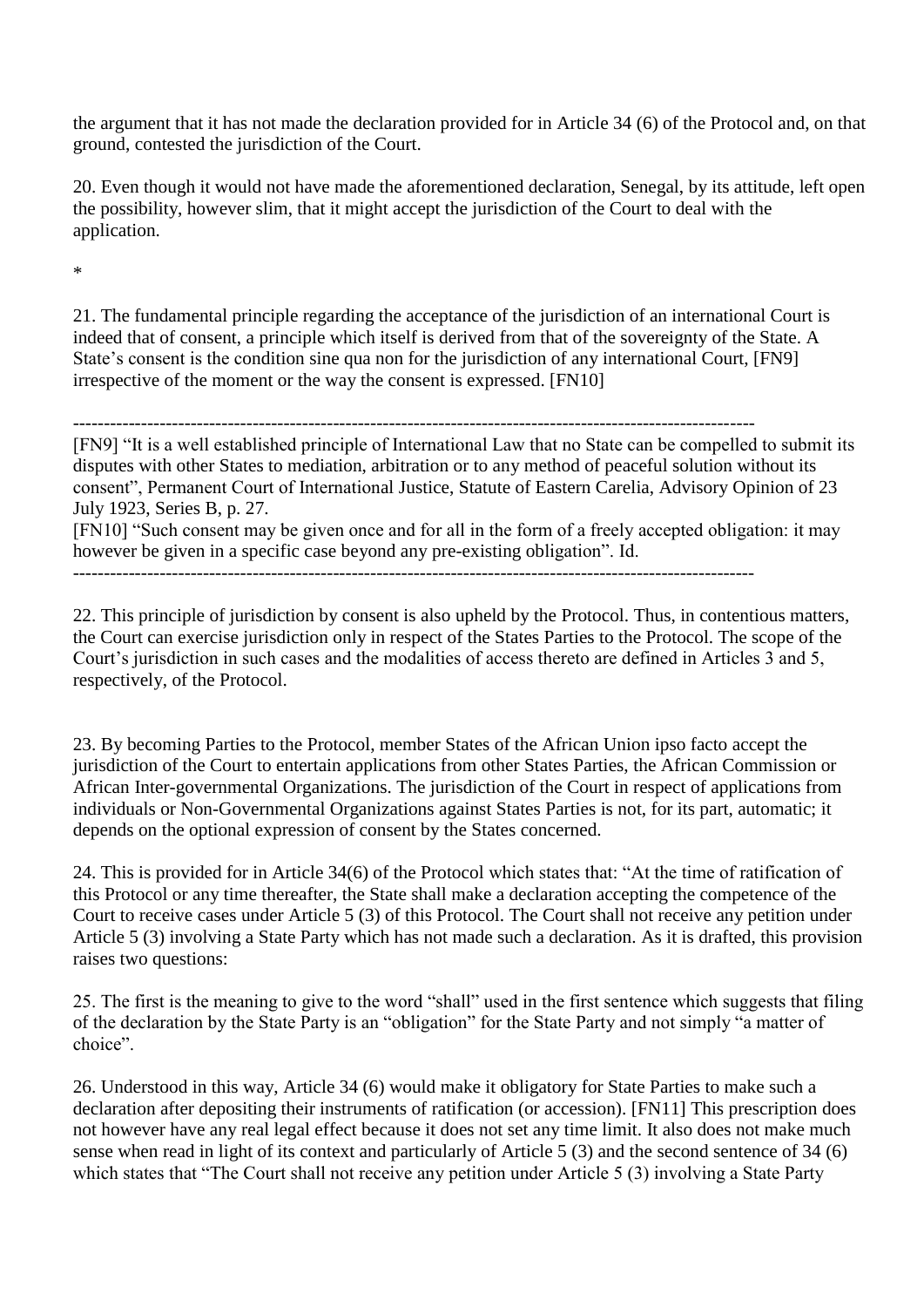which has not made such a declaration". It can thus be said in conclusion that the filing of the declaration is optional; this conclusion is corroborated by an analysis of the "travaux préparatoires" of the Protocol. [FN12]

[FN11] Paragraph 6 of the English version, unlike the French, provides that the declaration may be freely made on two different occasions: "at the time of the ratification of this Protocol or any time thereafter" (emphasis added); the Arab and Portuguese versions of the said Paragraph 6 are identical to the English version.

[FN12] See Article 6(1) (Special jurisdiction) of the Cape Town draft (September 1995), Draft Protocol to the African Charter on Human and Peoples' Rights on the establishment of an African Court on Human and Peoples' Rights, Government Legal Experts Meeting on the establishment of an African Court on Human and Peoples' Rights, 6-12 September 1995, Cape Town, South Africa, Doc. OAU/LEG/EXP/AFC/HPR/PRO (1) Rev. 1, Article 6(1), of the Nouakchott Draft (April 1997), Draft (Noukchott) Protocol to the African Charter on Human and Peoples' Rights, on the establishment of an African Court on Human and Peoples' Rights, Second Government Legal Experts Meeting on the establishment of an African Court on Human and Peoples' Rights, 11-14 April 1997, Nouakchott, Mauritania, Doc. OAU/LEG/EXP/AFCHPR/PROT (2), paragraphs 21, 23, 24 and 25 of the Report of this Second Experts Meeting. Report – Second Government Legal Experts Meeting on the establishment of an African Court on Human and Peoples' Rights, 11-14 April 1997, Nouakchott, Mauritania, Doc. OAU/EXP/JUR/CAFDHP/RAP (2), Article 34(6) of the Addis Ababa Draft (December 1997), Draft Protocol to the African Charter on Human and Peoples' rights on the establishment of an African Court of Human and Peoples' Rights, Third Government Experts Meeting (including Diplomats) on the establishment of an African Court on Human and Peoples' Rights, 8/13 December 1997, Addis Ababa, Ethiopia, Doc. OAU/LEG/EXP/AFCHPR/PRO (111) and paragraph 35 of the report of this Third Meeting of Experts, Report – Third Government Legal Experts Meeting including Diplomats on the establishment of an African Court on Human and Peoples' Rights, 8/11 December 1997, Addis Ababa, Ethiopia, Doc. OAU/LEG/EXP/AFCHPR/RPT (111), Rev. 1.

--------------------------------------------------------------------------------------------------------------

27. The second question raised in Article 34 (6) is that of whether the filing of the optional declaration by States Parties is the only means of expressing their recognition of the jurisdiction of the Court to deal with applications brought against them by individuals.

28. In this regard, it should first be noted that Article 34 (6) does not require that the filing of the optional declaration be done "before" the filing of the application; it simply provides that the declaration may be made "at the time of ratification or any time thereafter". Nothing therefore prevents a State Party from making the declaration "after" an application has been introduced against it. In accordance with Article 34 (4) of the Protocol, the declaration, just as ratification or accession, enters into force from the time of submission and takes effect from this date. Senegal was therefore free to make such a declaration after the application was introduced.

29. If a State can accept the jurisdiction of the Court by filing an optional declaration "at any time", nothing in the Protocol prevents it from granting its consent, after the introduction of the application, in a manner other than through the optional declaration. [FN13]

--------------------------------------------------------------------------------------------------------------

[FN13] Such a possibility is for instance codified under Article 62, paragraph 3, of the American Convention on Human Rights as well as in Article 48 of the European Convention on Human rights before the Convention was amended by Protocol 11.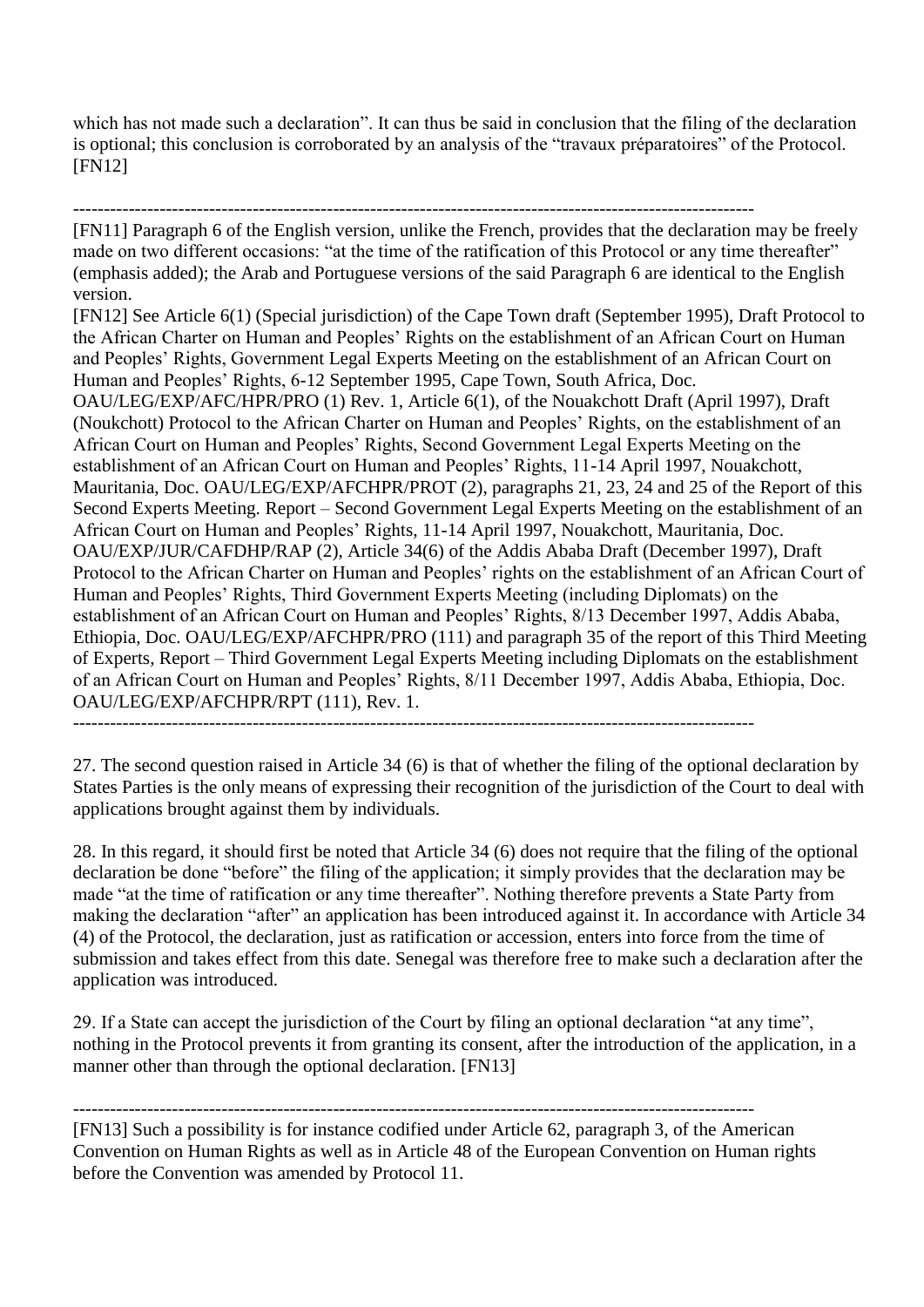30. Therefore, the second sentence of Article 34 (6) must not, as the first sentence, be interpreted literally. It must be read in light of the purposes and goals of the Protocol and, in particular, in light of Article 3 entitled "Jurisdiction" of the Court. Indeed, Article 3 provides in general manner that: "the jurisdiction of the Court shall extend to all cases and disputes submitted to it"; it also provides that "in the event of dispute as to whether the Court has jurisdiction, the Court shall decide". It therefore lies with the Court to determine in all sovereignty the conditions for the validity of its seizure; and do so only in the light of the principle of consent.

--------------------------------------------------------------------------------------------------------------

31. Consent by a State Party is the only condition for the Court to exercise jurisdiction with regard to applications brought by individuals. This consent may be expressed before the filing of an application against the State Party, with the submission of the declaration mentioned in Article 34 (6) of the Protocol. It may also be expressed later, either formally through the filing of such a declaration, or informally or implicitly through forum prorogatum. [FN14]

-------------------------------------------------------------------------------------------------------------- [FN14] "Normally jurisdiction precedes seizure. […] In some cases, however, the sequence may be reversed. Such is the essence of the theory of forum prorogatum according to which the Court may have been properly seized of an application whereas its jurisdiction may not have existed at the time the application was filed and may only have been assumed subsequently because of the consent of the defendant", Prosper Weil, op. cit., p. 839. [Translation by the Registry] --------------------------------------------------------------------------------------------------------------

32. Forum prorogatum or "prorogation of competence" may be understood as the acceptance of the jurisdiction of an international Court by a State after the seizure of this Court by another State or an individual, expressly or tacitly through decisive acts or an unequivocal [FN15] behavior. It was in particular this possibility that the letters issued by Senegal dated 10 and 17 of February 2009b led the Court to foresee in this case.

[FN15] ''Forum proragahim: Latin expression usually translated by the expression "prorogated jurisdiction". Acceptance by a State of the jurisdiction of an international judicial body, such as the International Court of Justice, after a matter has been referred thereto, either by an express declaration to that effect, or by a decisive act implying tacit acceptance. The decisive acts may consist in effective participation in the proceedings, either by pleading on the merits, or by making findings on the merits or any other act implying lack of objection against any future decision on the merits. In the opinion of the International Court of Justice, such conduct can be tantamount to tacit acceptance of its jurisdiction, which cannot subsequently be revoked, by virtue of the bona fide or estoppel principle, Jean Salmon (Ed.). op. cit., p. 518. On this doctrine, see Mohammed Bedjaoui & Fatsah Ouguergouz, "Le forum prorogatum devant la Cour international de Justice: les resources d'une institution ou la face cache du consensualism" in African Yearbook of International Law, 1998, Vol. V, pp. 91-114.

--------------------------------------------------------------------------------------------------------------

33. Up to 9 April 2009, the date on which the Registry received the written observations of Senegal, there was the possibility that Senegal might accept the jurisdiction of the Court. It was only on this date that it became unequivocally clear that Senegal had no intention of accepting the Court's jurisdiction to deal with the application.

34. It was therefore up to the Court to take into account Senegal's refusal to consent to the jurisdiction of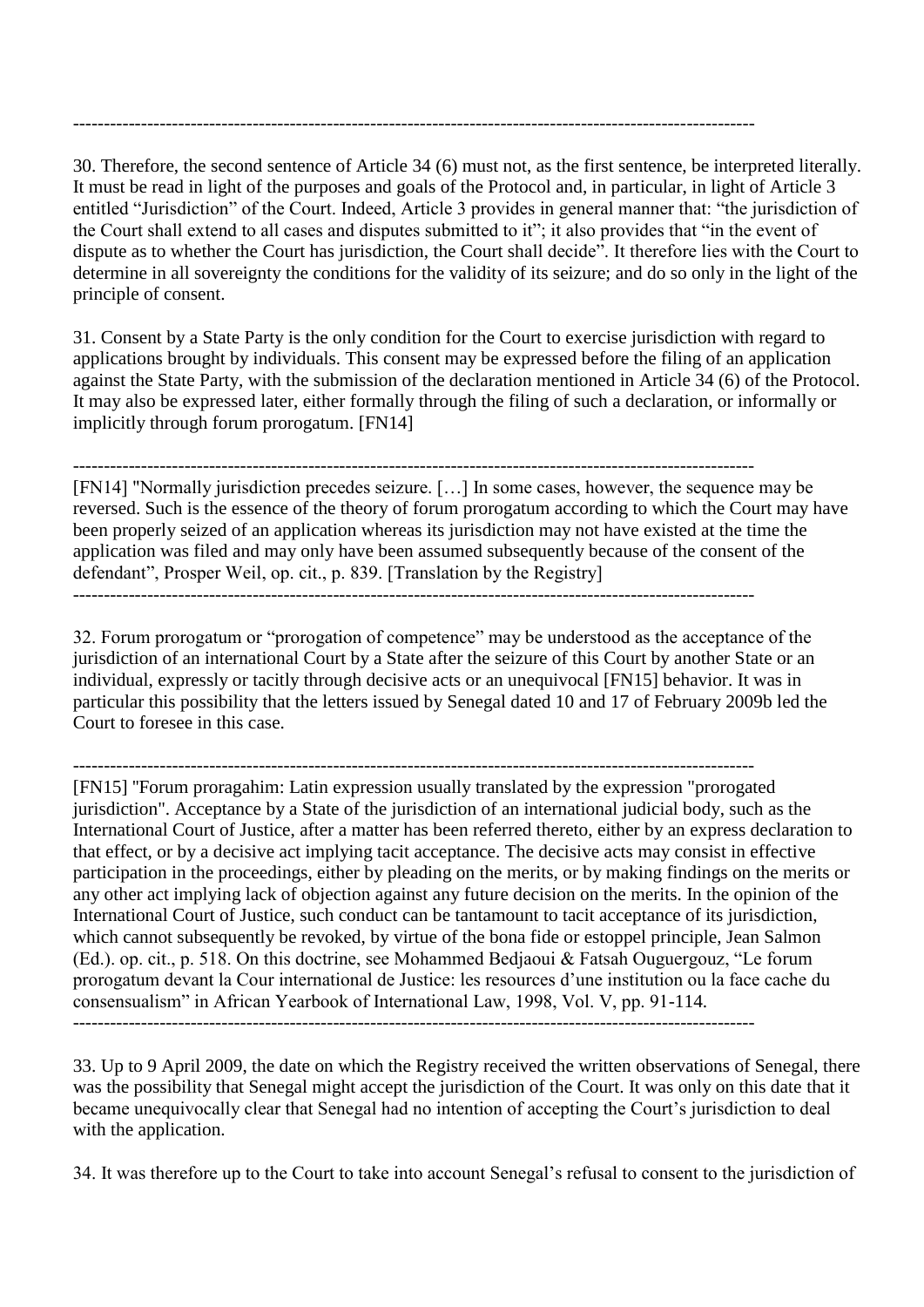the Court to deal with the application and to draw the consequences thereof by putting an end to the matter and removing the case from the general list.

35. Under the former Rules of the International Court of Justice (before 01 July 1978), when a case was brought against a State which has not previously accepted the jurisdiction of the Court by filing the optional declaration and such a State did not accept the Court's jurisdiction in regard to the case after having been invited to do so by the Applicant State, such a case was closed by the issuance of a succinct order. [FN16] In the European Court of Human Rights where the problem of jurisdiction occurs less frequently than that of admissibility of applications, when there is no serious doubt as to the inadmissibility of an application, the corresponding decision is notified to the applicant through a simple letter. [FN17]

--------------------------------------------------------------------------------------------------------------

[FN16] See for example, "Treatment in Hungary of Aircraft and Crew of the United State of America", Order of 12 July 1954, I.C.J. Report 1954, p. 100 or "Aerial Incident of 7 October 1952", Order of 14 March 1956, I.C.J. Report 1956, p. 10.

[FN17] Personal jurisdiction of the European Court in matters of individual communications is indeed automatic; the Court must therefore first deal with the issue of admissibility of applications and, in this respect, Article 53 of its Interim Rules, entitled "Proceedings before a Committee", provides in its paragraph 2 that "in accordance with Article 28 of the Convention, the Committee may, unanimously, declare an application to be inadmissible or strike it off the cause list, when such a decision can be made without any further examination. The decision shall be final and shall be brought to the attention of the applicant by letter". (emphasis added).

--------------------------------------------------------------------------------------------------------------

36. In the present case, Senegal having formally raised preliminary objections in its "statement of defense" [FN18] dated 9 April 2009, the Court deemed it necessary to comply with the provisions of Rule 52 (7) of its Rules which stipulates that "The Court shall give reasons for its ruling on the preliminary objection". [FN19]

--------------------------------------------------------------------------------------------------------------

[FN18] Expression used in the testimonium clause on page 17 of Senegal's written observations. [FN19] The reference to Article 39 of the Rules in Paragraph 29 of the Judgment is not timely as this provision concerns preliminary examination by the Court of its jurisdiction, i.e. a stage of the proceedings during which it must ensure that it has at least prima facie jurisdiction to entertain an application. At the stage of examining a preliminary objection for lack of jurisdiction, the Court must make a definitive ruling on its jurisdiction.

--------------------------------------------------------------------------------------------------------------

37. However, consideration by the Court of Senegal's preliminary objections required that it addresses the question of it's jurisdiction in a more comprehensive manner by developing in particular the possibility of a forum prorogatum. This possibility is all the more suggested in paragraph 37 of the Judgment where the Court, on the grounds of its ruling that Senegal has not made the optional declaration, concluded that the said State, on that basis, "has not accepted the jurisdiction of the Court to hear cases instituted directly against this State by individuals or non governmental organizations".

38. Nevertheless, it is this possibility of a forum prorogatum, however slight, that explains why the application of Mr. Yogogombaye was not rejected right after 10 February 2009; and it is the filing of preliminary objections by Senegal which explains why the Court did not close the case in a less solemn manner by issuing an order or by simple letter by the Registry.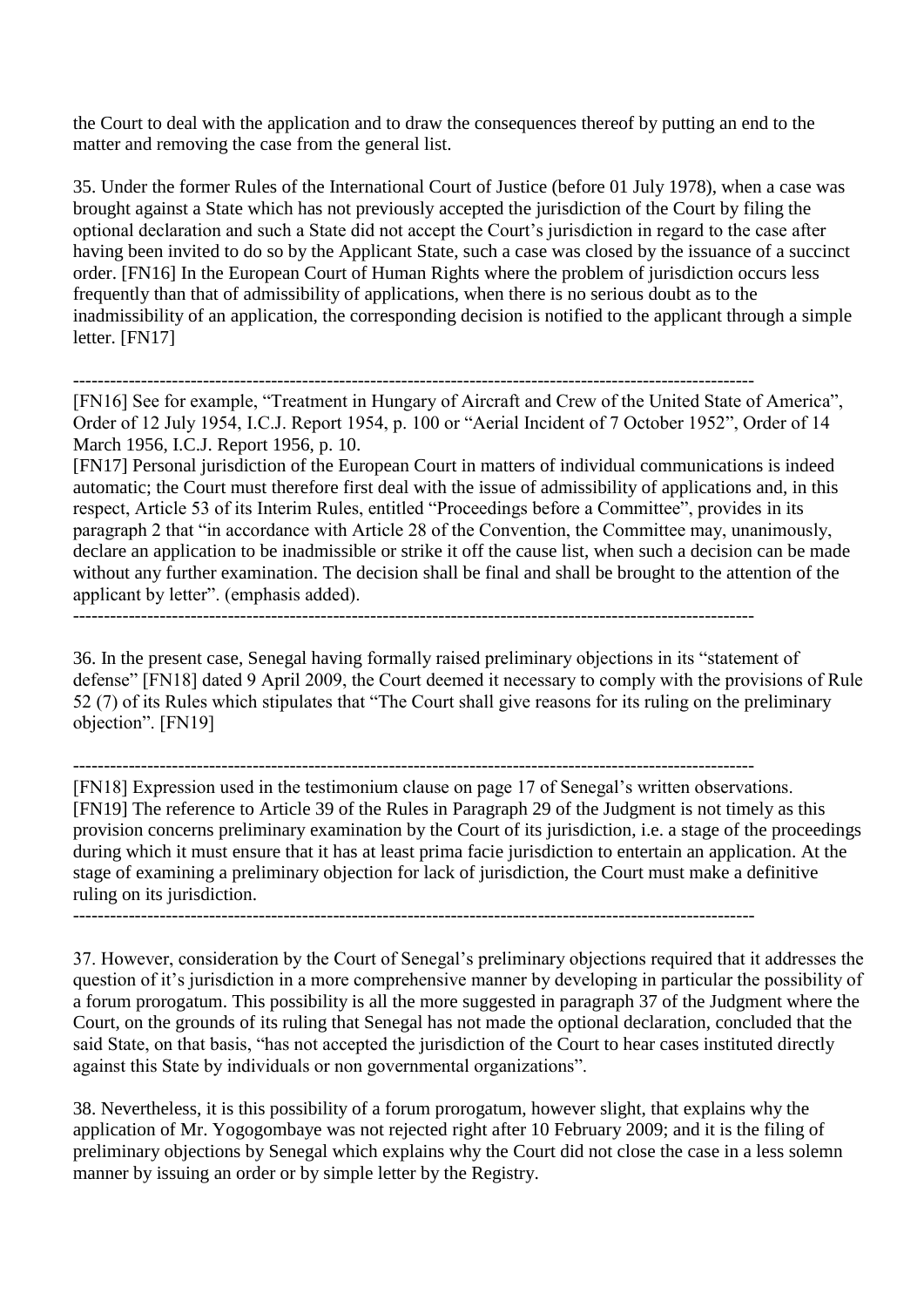39. The submission of preliminary objections by Senegal may, in turn, be explained by scrupulous compliance by this State with the provisions of Rule 37 and 52 (1) of the Rules.

\*

\* \*

40. Today, the question is whether "all" applications filed with the Registry should be placed on the Court's general list, notified to the States against which they are directed, and above all, as provided for under Article 35 (3) of the Rules, notified to the Chairperson of the African Union Commission and, through him, to the Executive Council of the Union, as well as to all the other States Parties to the Protocol. As a judicial organ, once the Court receives an application, it has the obligation to ensure, at least in a prima facie manner, that it has jurisdiction in the matter. [FN20] Certainly, here lies the object of preliminary consideration by the Court of its jurisdiction as provided for in Rule 39 of its Rules. A selection should then be made between individual applications in respect of which, at a glance, the Court has jurisdiction and those in respect of which it has not, which is the case when the State party concerned has not made the optional declaration. In this latter hypothesis, the application should be rejected de plano by simple letter by the Registry. It could eventually be communicated to the State Party concerned, but it is only if such a State accepts the jurisdiction of the Court that the application could be placed on the Court's general list [FN21] and notified to the other States Parties. The idea is to avoid giving untimely or undue publicity to individual applications in respect of which the Court clearly lacks jurisdiction.

-------------------------------------------------------------------------------------------------------------- [FN20]h On this issue, see for example Gerard Niyungeko, La prevue devant les jurisdictions internationals, Editions Bruylant, Editions de l'Universite de Bruxelles, Brussels, 2005, p. 55. Thus, according to the International Court of Justice: "In accordance with its Statute and established jurisprudence, the Court must, nonetheless, examine proprio motu the issue of its own jurisdiction in order to entertain the request of the Government of Greece", Aegean Continental Shelf, Judgment, ICJ Report 1978, p. 7, para. 15. With regard to practice at the Inter-American Court, see Ludovic Hennebel, La Convention americaine des droits de l'homme – Mecanismes de protections et etendue des droits et libertes Bruylant, Brussels, 2007, p. 238, para. 277, or the practice of quasi-judicial organs such as the Human Rights Committee for example, see Ludovic Hennebel La jurisprudence du Comite des droits de l'homme des Nations Unies – Le Pacte international relative aux droits civils et politiques et son mecanisme de protection individuelle, Bruylant, Brussels, 2007 p. 346. [FN21] As has been rightly emphasized by an author, registration of an application on the general list of a

judicial organ "is in essence a means of eliminating frivolous correspondence or other irrelevant communications that cannot be considered as application", Carlo Santulli. op. cit., p. 400. --------------------------------------------------------------------------------------------------------------

41. In this regard, it is important to point out that the potential authors of individual applications can in the present circumstances experience difficulties knowing the situation of an African State vis-à-vis the optional declaration. Indeed, only the list of the States Parties to the Protocol is being published on the African Union Commission website and this list does not mention the States that have made the optional declaration. It would therefore be desirable that the list of the States that have made the said declaration be similarly published on the website for the purposes of bringing the information to the knowledge of individuals and non governmental organizations.

42. The Court, for its part, cannot be satisfied with such publication as it does not have official value, and is not a "real time" reflection of the status of participation in the Protocol and in the system of the optional